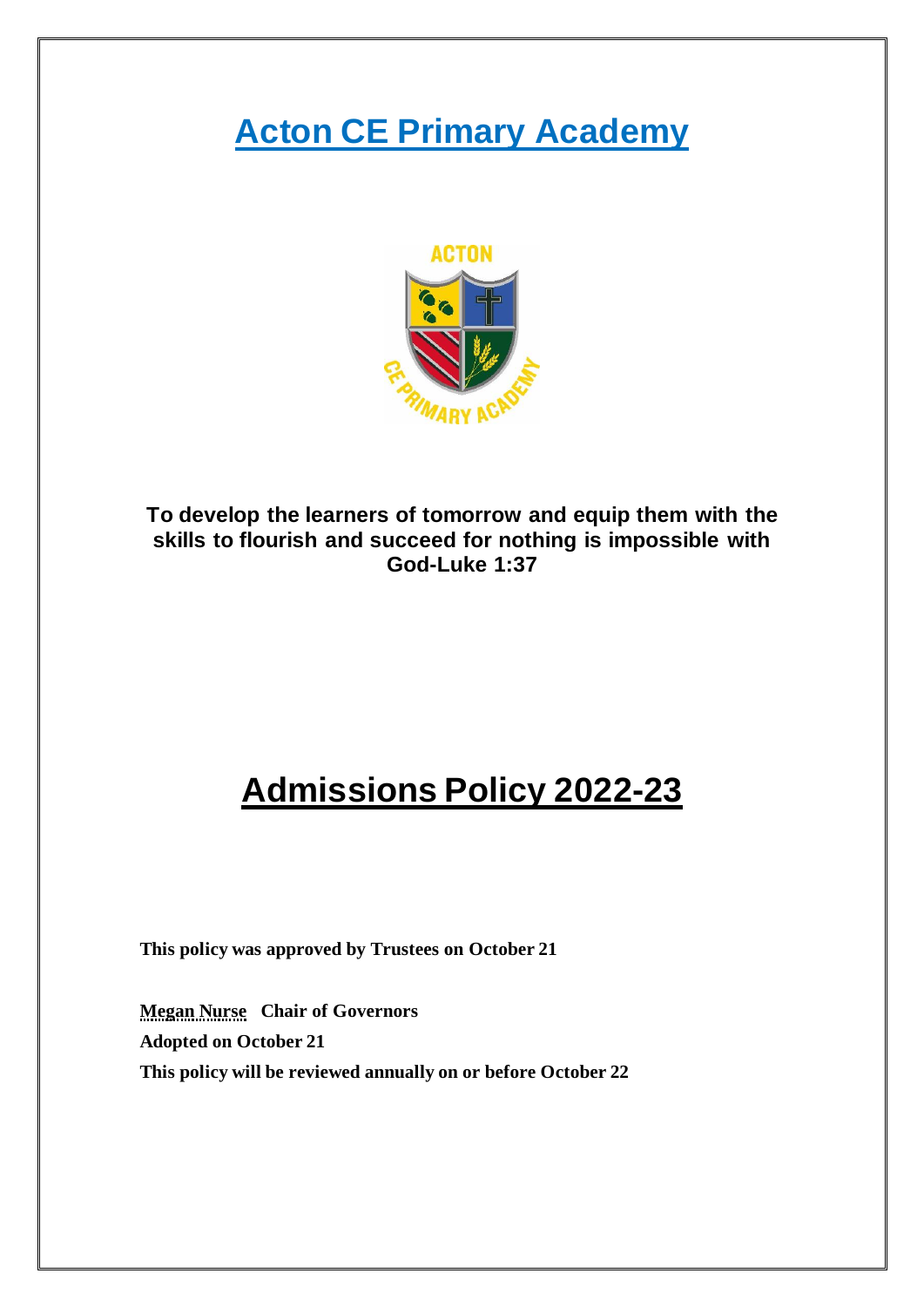# **Admissions Policy for Academic Year 2022-23**

# **Statement of Principle**

The Governing Body is the admissions authority for Acton CE Primary Academy

. This admissions policy has been designed to comply with the Schools Admissions Code 2014 and all relevant legislation, including that on infant class sizes and equal opportunities.

# **Applications for admission**

Applications for admission to either school should be made on-line on the Cheshire East Council Website. Applications are for all children who are eligible to commence school in September 2022 following their fourth birthday. The Local Authority will send out an email or letter (dependent on how the application for a place was made) informing parents as to whether they have been allocated a place or not. Parents of children not admitted will be informed of the reason and offered an alternative place by the Authority.

The number of places available for admission to the Reception class in the year 2022-23 for Acton CE will be a maximum of 28.

The Governing Body will not place any restrictions on admissions to the reception classes unless the number of children for whom admission is sought exceeds this number. By law, no infant class may contain more than thirty children.

The Governing Body operates a system of equal preferences under which all applications are considered and the Local Authority allocates places according to its policy.

In the event that there are more applicants than places, the Governing Body will allocate places using the following criteria, which are listed in order of priority (and see \*Notes):

- 1. Children in Care or children previously in care, be it in the United Kingdom or any other country
- 2. Siblings Multiple births prioritised first, then pupils with brothers or sisters, step-brothers or step-sisters, foster brother or sisters, halfbrother or half-sisters, adopted brothers or adopted sisters living together as part of one household, already attending the preferred school (in years reception through to year 6) and expected to continue at the school in the following school year (i.e. at the time of admission).
- 3. Children who are currently attending Little Acorns Nursery based at Calveley Primary Academy
- 4. Children whose parents work in the Real Life Learning Academy Trust
- 5. Children resident within the designated catchment area of the school children will be classed within this criterion if they and their parents/carers are resident within the area served by the school.
- 6. Pupils living nearest to the school measured using the National Land and Property Gazetteer (NLPG) which measures straight line distances in miles from the school's coordinate point to the point of residence's coordinate point.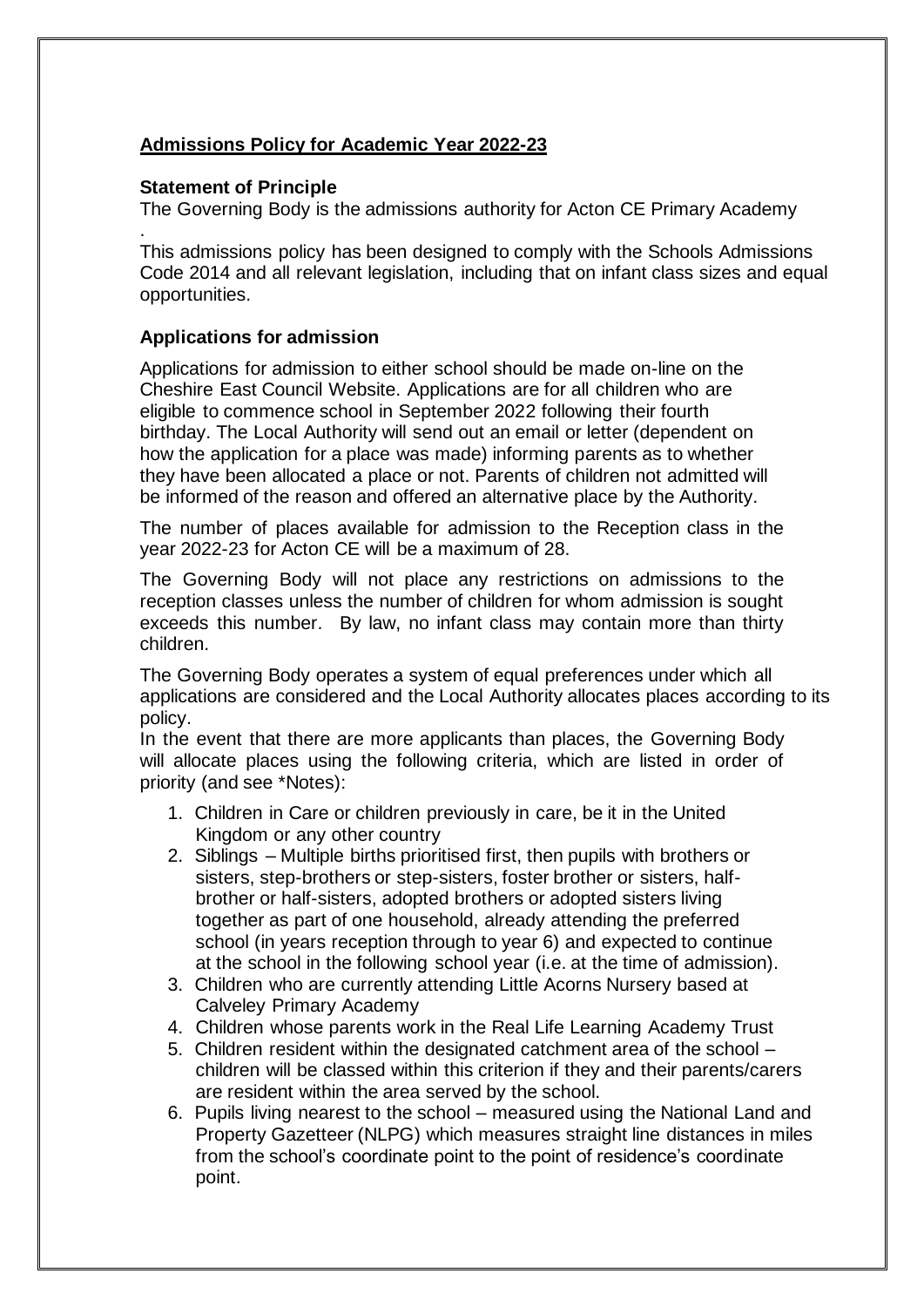### \*Notes

- **a)** Professional supporting evidence from eg: a doctor, psychologist, social worker, is essential if admission is to be made under the criterion for special medical or social circumstances, and such evidence must set out the particular reasons why this school is the most suitable school and the difficulties which would be caused if the child had to attend another school.
- **b)** Siblings include step, half, foster, adopted brothers and sisters living at the same address and full brother and sister living apart.
- c) All children with 5<sup>th</sup> birthdays between 1 September 2017 and 31 August 2018 are admitted in September 2022. For children with a birthday after Christmas or after Easter parents may defer entry until later in the year and the Executive Headteacher should be consulted if this option is being considered.
- **d)** In the event that a tie-break is needed, a random paper draw will be undertaken by an independent body.
- **e)** Utility bills of various sorts may be used as proof of residence.

# **Late applications for admission**

Where there are extenuating circumstances for an application being received after the last date for applications, and it is before the Governing Body have established their list of pupils to be admitted, then it will be considered alongside all the others.

Otherwise, applications which are received after the last date will be considered after all the others and placed on the waiting list in order according to the criteria.

### **Waiting list**

Where we have more applications than places, the admissions criteria will be used. Children who are not admitted will have their name placed on a waiting list. The names on this waiting list will be in the order resulting from the application of the admissions criteria. Since the date of application cannot be a criterion for the order of names on the waiting list, late applicants for the school will be slotted into the order according to the extent to which they meet the criteria. Thus, it is possible that a child who moves into the area later to have a higher priority than one who has been on the waiting list for some time. If a place becomes available within the admission number, the child whose name is at the top of the list will be offered a place. This is not dependent on whether an appeal has been submitted.

This waiting list will operate until at least the end of the Autumn Term.

### **Address of pupil**

The address used on the school's admission form must be the current one at the time of application. If the address changes subsequently, the parents should notify the school. Where the parents live at different addresses, the normal address current-at-the-time-of-application, of the child will be the one used. This will normally be the one where the child wakes up for the majority of Monday to Friday mornings. Parents may be asked to show evidence of the claim that is being made for the address, e.g. utility bills of various sorts